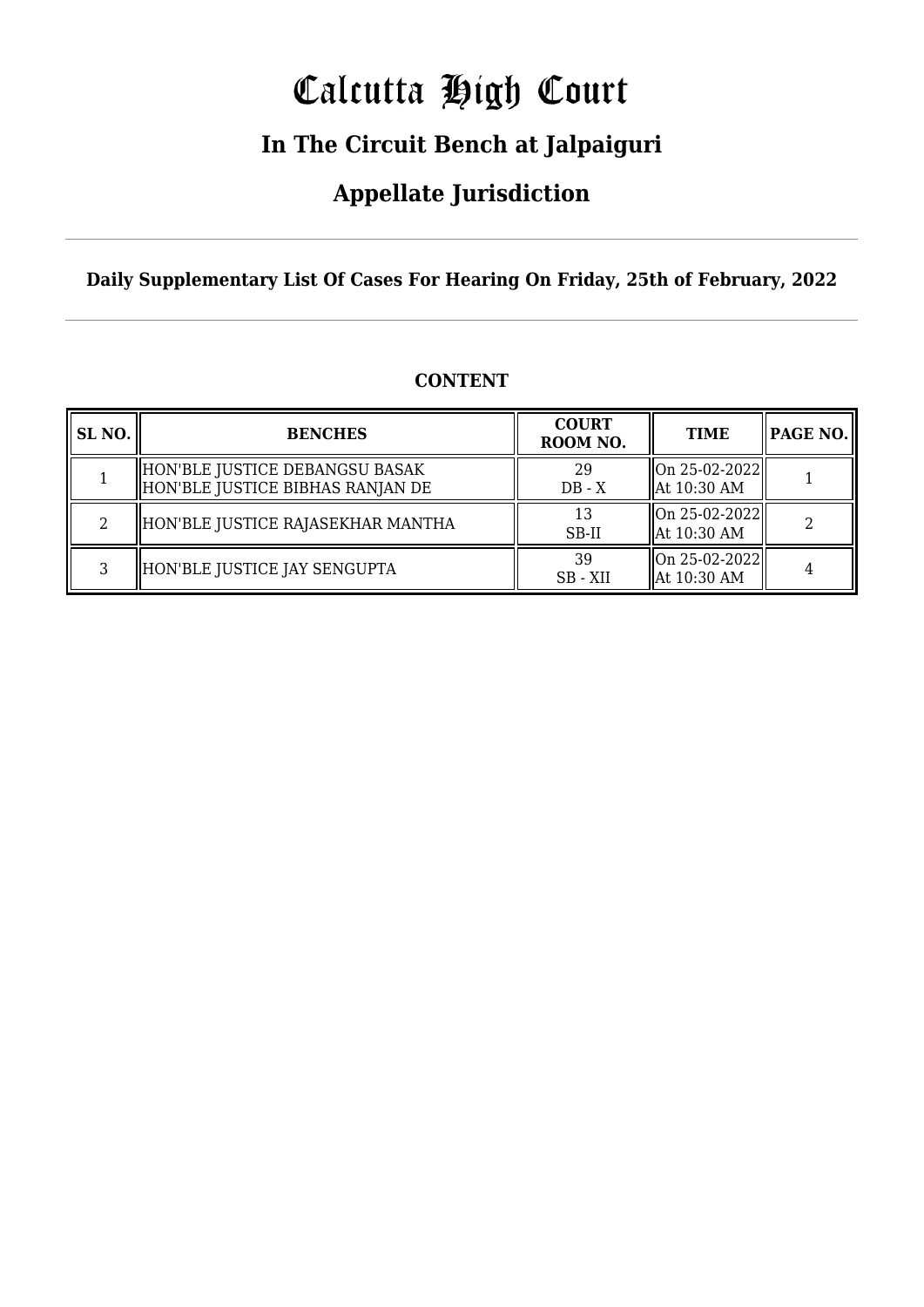

## Calcutta High Court **In The Circuit Bench at Jalpaiguri Appellate Side**

**DAILY CAUSELIST For Friday The 25th February 2022**

**COURT NO. 29**

**DIVISION BENCH (DB - X)**

**AT 10:30 AM**

**HON'BLE JUSTICE DEBANGSU BASAK HON'BLE JUSTICE BIBHAS RANJAN DE (VIA VIDEO CONFERENCE)**

**FROM PRINCIPAL BENCH**

### **APPLICATION FOR BAIL**

MADHUSHRI DUTTA

1 CRM(DB)/57/2022 MD ABUL@MOTIHAR ALI

VS State of West Bengal

*(Bench ID-1164 ) 1/1* Page 1 Of 4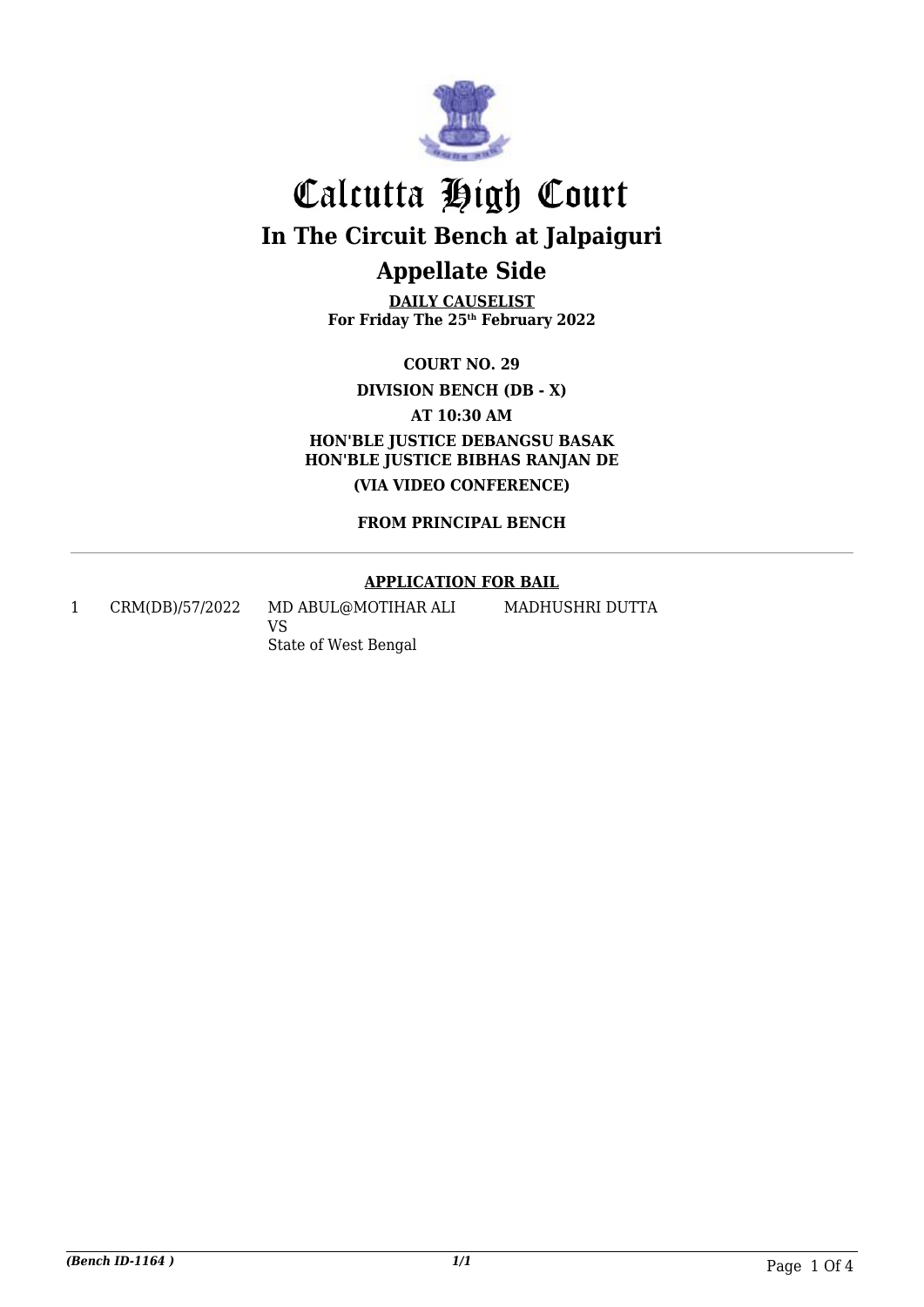

## Calcutta High Court **In The Circuit Bench at Jalpaiguri Appellate Side**

**DAILY CAUSELIST For Friday The 25th February 2022**

**COURT NO. 13 SINGLE BENCH (SB-II) AT 10:30 AM HON'BLE JUSTICE RAJASEKHAR MANTHA (VIA VIDEO CONFERENCE)**

**FROM PRINCIPAL BENCH**

#### **CONTEMPT APPLICATION**

| 1  | WPCRC/5/2021      | SANJOY SAHA AND ORS<br><b>VS</b><br><b>DILIP KUMAR ROY</b>                                         | <b>JOYJIT DUTTA</b>                   |
|----|-------------------|----------------------------------------------------------------------------------------------------|---------------------------------------|
| in | WPA/305/2021      | SANJOY SAHA AND ORS<br><b>VS</b><br><b>STATE OF WEST BENGAL</b><br><b>AND ORS</b>                  | <b>JOYJIT DUTTA</b>                   |
|    | IA NO: CAN/1/2022 |                                                                                                    |                                       |
| 2. | CPAN/6/2022       | KANCHAN ARYA (SARKAR)<br>AND ORS<br><b>VS</b><br>SANGHAMITRA GHOSH AND<br><b>ORS</b>               | <b>PAPIYA</b><br><b>CHATTOPADHYAY</b> |
| in | WPA/262/2021      | KANCHAN ARYA (SARKAR)<br><b>AND ORS</b><br><b>VS</b><br>THE STATE OF WEST<br><b>BENGAL AND ORS</b> | <b>PAPIYA</b><br><b>CHATTOPADHYAY</b> |
| 3  | CPAN/7/2022       | KALPANA SAHA AND ORS<br><b>VS</b><br>SANGHAMITRA GHOSH AND<br><b>ORS</b>                           | <b>PAPIYA</b><br><b>CHATTOPADHYAY</b> |
| in | WPA/256/2021      | KALPANA SAHA AND ORS<br><b>VS</b><br>THE STATE OF WEST<br><b>BENGAL AND ORS</b>                    | <b>PAPIYA</b><br><b>CHATTOPADHYAY</b> |

#### **TO BE MENTIONED**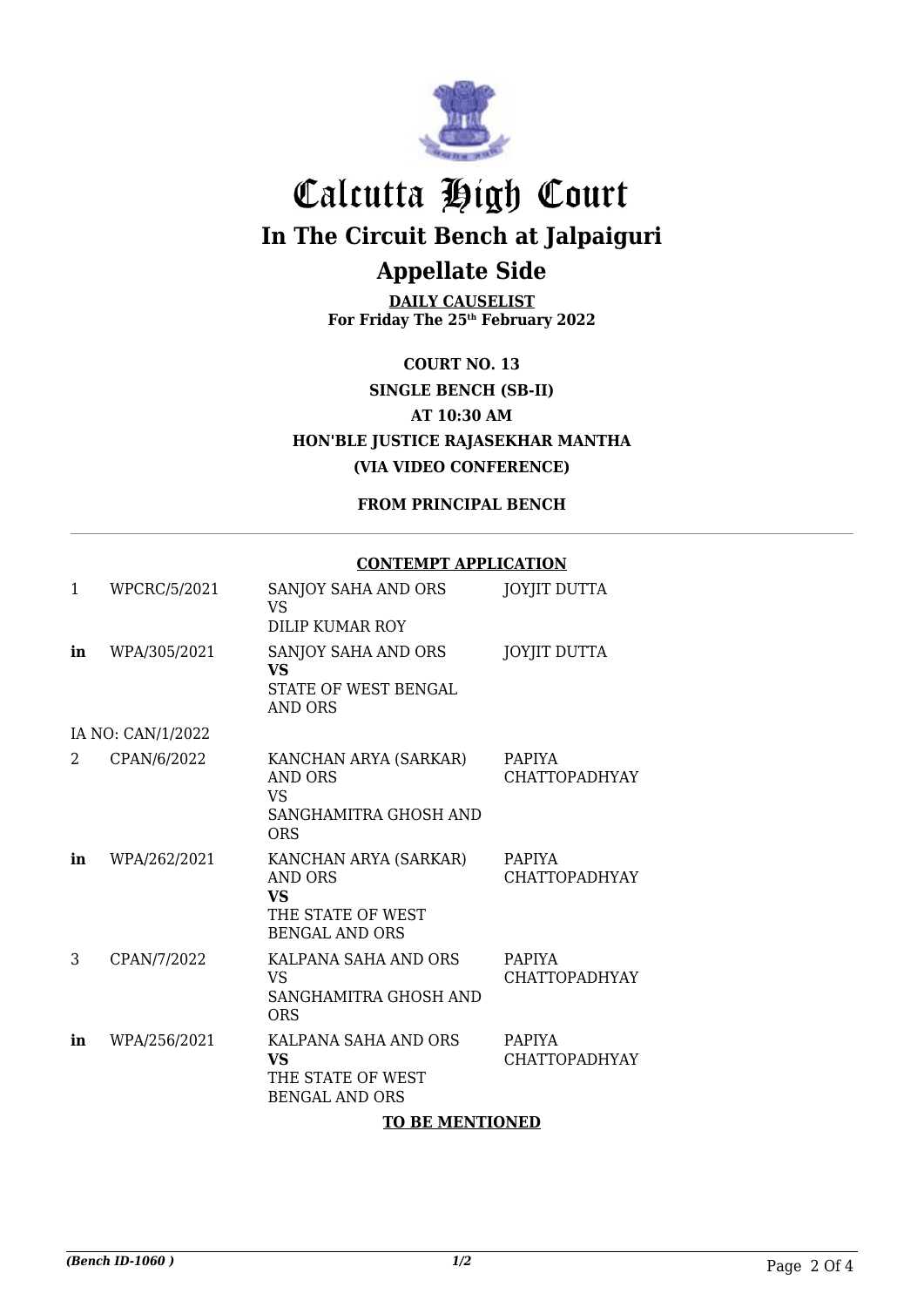| 4  | WPCRC/4/2021  | ALIPURDUAR B.ED<br>TRAINING COLLEGE REP BY<br><b>ITS PRINCIPAL</b><br>VS.<br>PROF (DR) SOMA<br><b>BANDOPADHYAY</b> | ADITYA MONDAL                         |  |
|----|---------------|--------------------------------------------------------------------------------------------------------------------|---------------------------------------|--|
| in | WPA/1588/2021 | ALIPURDUAR B.ED.<br>TRAINING COLLEGE<br><b>VS</b><br><b>STATE OF WEST BENGAL</b><br><b>AND ORS</b>                 | SANDIP KUMAR<br><b>SINGH</b>          |  |
|    |               | <b>NEW MOTION</b>                                                                                                  |                                       |  |
| 5  | WPA/440/2022  | <b>MAMUNI DEY</b><br>VS<br><b>STATE OF WEST BENGAL</b><br>AND ORS.                                                 | PRODYAT KUMAR<br>ROY.                 |  |
| 6  | WPA/445/2022  | SUSHIL KUMAR AGARWAL<br>AND ANR<br><b>VS</b><br>STATE OF WEST BENGAL<br>AND ORS.                                   | <b>ABIR LAL</b><br><b>CHAKRAVARTI</b> |  |
| 7  | WPA/449/2022  | <b>BARNALI ROY</b><br>VS.<br><b>STATE OF WEST BENGAL</b><br>AND ORS.                                               | RAMA PRASAD<br><b>SARKAR</b>          |  |